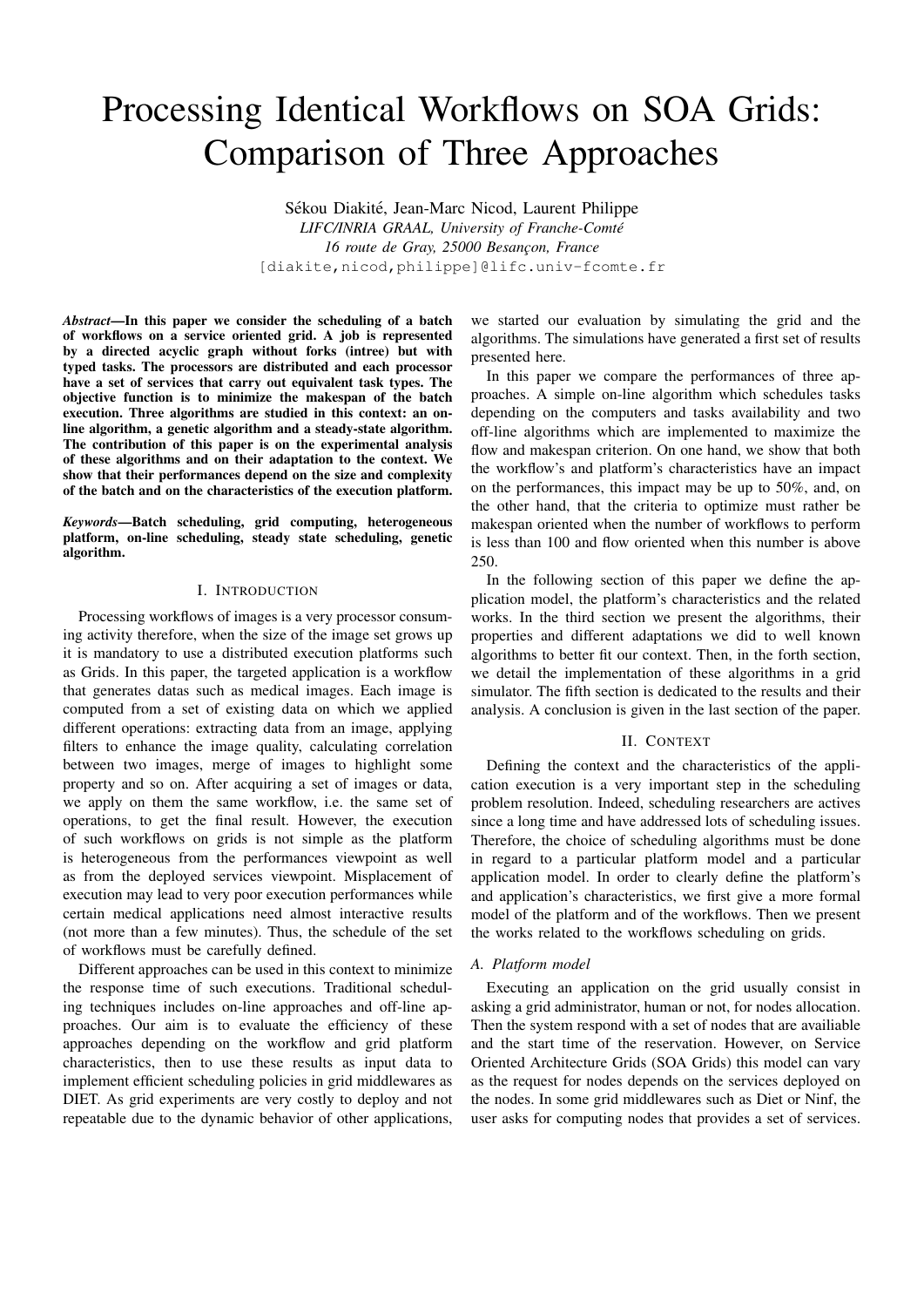

Different types of services can be installed on the same node. In this context, nodes are selected according to the services the workflow needs.

In our model, nodes and processors are equivalent, the execution platform is modeled as a set of processors, interconnected by network links. It is represented as an undirected graph:  $PF = (P, L)$ , where the vertices are the n nodes  $p_i$  $(p_i \in P : i \in [1..n], n = |P|)$  and the edges are the network links  $l_i$  between these nodes.

Each node  $p_i$  implements a limited set of services or functions to carry out the different parts of the workflows. We define as  $F_i$  the set of functions that the processor  $p_i$  is able to perform.

Fig. 1 gives an example of a grid with the communication links. The communication graph is complete as the communications usually use the internet network. On this figure, the letters A, B, C and D represents the services deployed on the nodes of the grid; different services are deployed on the nodes.

TABLE I: Exec. platform performances

|      |   | $p_1$           | $p_2$ | $p_3$ | $\,p_4$         |
|------|---|-----------------|-------|-------|-----------------|
|      |   | $2\overline{0}$ |       |       | $\overline{15}$ |
| lype | B | 10              | 10    |       |                 |
|      |   |                 | 10    | 10    |                 |
|      |   |                 |       | 10    | 10              |

Table 1 gives an example of the performances that characterize the platform. The given values correspond to the number of time units necessary to carry out a given service on a given processor, such values can be obtained by extrapolation of unary execution tests. When no value is given, the processor is not able to process the given service. For instance, processor  $p_4$  can process functions A and D but cannot process functions  $B$  and  $C$ .

# *B. Application model*

The defined platform model executes a batch of workflows. Usually a workflow is defined as a global task composed of sub-tasks. Each of these sub-tasks has to be executed in a constrained order. The workflow is done once all of it's subtask are computed.

Our target application is a set of images and data onto which we apply the same operations, the workflow, composed of filters or analysis operations. The whole set of images to be executed is available at some starting time  $t$  and the workflows are identical.

A batch  $B$  of length  $m$  is defined as a set of  $m$  identical instances  $J_i$  of the job (workflow) J such as  $B = \{J_i :$  $j \in [1..m]$ . The job J is composed of several tasks with dependency constraints and is represented by a directed acyclic graph (DAG):  $J = (T, D)$  where the vertices T are the tasks  $t_k$  and the edges D are the dependency constraints between the tasks. Note that there will be several instances of task  $t_k$ belonging to different instances  $J_j$  of job  $J$ .

Let  $F$  be the set of all the functions used by the job  $J$  thus  $\bigcup_i F_i = F$  where  $i \in [1..N]$ . The time T needed to execute a task  $T_k$  on different nodes  $p_i$  is not uniform:  $T(T_k, p_i) \neq$  $T(T_k, p'_i).$ 

Fig. 2 gives an example of a job we have to schedule M times. The job is composed of five tasks. The arrows indicate the dependency constraints. Note that this job needs several time the same service A.

## *C. Related works*

Scheduling problems have been studied extensively in the literature. In general, DAG scheduling is an NP-Complete problem [1].

[1] is a survey for scheduling DAG in a static context considering homogeneous platforms. Therefore, this problem is also NP-Complete in a Heterogeneous Computing (HC) environment. So, requiring of good heuristics is mandatory in this domain. Classical solutions to optimize the makespan of a set of tasks use heuristics such as Earliest Finish Time [2] or Critical Path [3]. A more complete study evaluates eleven heuristics in [4] for example: Min-min, Max-min or Sufferage. These 3 heuristics are based on the Minimum Completion Time (MCT). Genetic based scheduling algorithms [4], [5] gives good results in HC but these approaches are very time consumming compared to classical solutions. In the context of the Grid, [6] presents a modification of the 3 previous heuristics to take into account input and output data transfert times in the computation of MCT. [7] studies dynamic mapping heuristics considering a class of independent tasks in HC environment. When the tasks are multiple DAGs, problem of fairness between DAGs are studied in [8]. These approaches compute a off-line scheduling considering the whole set of tasks. If the number of tasks scales up, the computation time becomes too long due to the complexity of the algorithm. The strategies applied to schedule workflows onto the grid are presented in [9] with the description of real life medical application. Another example of a scientific application workflow is given in [10] about Ocean-Atmosphere modeling.

This study deals with static workflows scheduling in HC environment considering a few hundred of identical DAGs and limited resources. Finding an optimal schedule in this case is not possible with direct method. Two solutions are suitable in this context: (1) either use a scalable heuristic to compute a suboptimal schedule or (2) use the results of an optimal solution to a problem close to ours. So, three approaches match this context: makespan optimization heuristic using genetic algorithm, steady state techniques, and on-line techniques.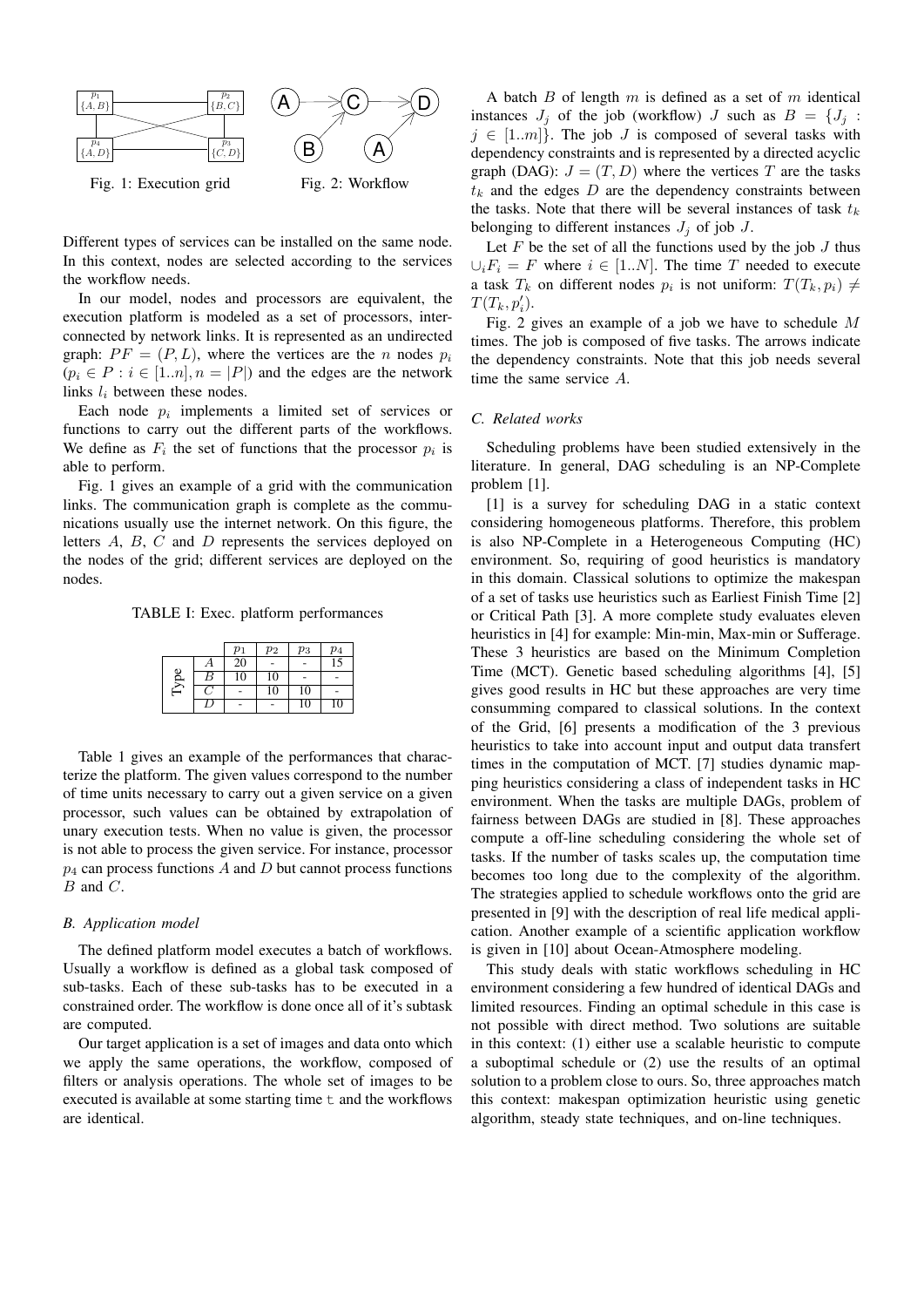The suboptimal schedule strategy we evaluate is a static genetic based scheduling algorithm adapted to our context: GATS [11]. The algorithm explained the the next section is able to schedule a large number of DAGs.

The second approach optimize the throughput of the workflow in the HC environment. This Steady-state techniques achieve an optimal makespa n for an infinite number of identical jobs [12]. The resulting schedule is composed of an sub-optimal initialization stage that allow to enter the optimal steady-state stage and a sub-optimal termination stage that performs the remaining tasks. This schedule will tend towards optimality when the size of the batch increases, as the weight of the initialization and termination stages decreases in the global schedule. When the number of batches is too small, the sub-optimal stages overhead leads however to an inefficient schedule. So, the question is to evaluate for which number of batches the steady-State scheduling becomes interesting.

The third approach is an on-line oriented techniques that schedule tasks on the fly during the jobs execution. They take the state of the system into account to assign new tasks to processors. These techniques are very easy to implement and give rather good results. They give however no guarantee on the quality of the schedule.

In our context, we can note that only the Steady-State techniques benefit from the knowledge that the executed jobs are identical.

## III. SELECTED SOLUTIONS

Three algorithms are selected and adapted to our context characteristics to allow us to schedule a workflow of identical jobs. They represent different approaches and all of them give good results in our context. The first chosen algorithm is listbased on-line scheduling algorithm. This algorithm is used to give us a reference makespan to ease the comparison between the three algorithms. The second one is a static scheduling algorithm for graphs of aperiodic tasks on a heterogeneous platform. It is a genetic based approach that improves a list-based scheduling heuristic. It allows us to evaluate the performances of an algorithm designed for a set of tasks to schedule a workflow. The last algorithm we evaluate in this paper is a steady-state oriented scheduling algorithm well adapted to workflow and periodic jobs scheduling. A linear program allows us to optimize the throughput of the workflow regarding the constraints given by the platform and the periodic DAG to schedule. This solution is optimal in the steady-state period of time when the both initialization and termination stages are negligible [12]. It allows us to evaluate an algorithm initially designed for an unlimited workflow when the number of jobs are limited to a few hundred.

# *A. On-line Scheduling with knowledge*

The workflow that we have to schedule is a set of DAGs but not a unique connected graph of tasks. Therefore, it is not possible to implement the well known EFT scheduling algorithm because it is not possible to identify the tasks with the earliest deadline: several tasks are ready at the same time

but do not have any precedence constraint between them. So we implement a list-like scheduling algorithm which principle is to schedule a ready task as soon as possible on the processor that will perform it the first. No heuristic is used to select the task to schedule unlike a classical list based scheduling algorithms [2], [13]. This mechanism shortens the traversal time of a job. The best processor is selected using the Earliest Finish Time (EFT) heuristic [2].

## *B. GATS*

Genetic Algorithm for Task Scheduling (GATS) [11] is a genetic based algorithm that improves about 7% to 10% a classical scheduling algorithm for aperiodic tasks on a heterogeneous platform. The GATS approach enhances the schedule computed first with a list based scheduling heuristic. The initial population is created at the first step: the first individual represents the result of a list-based schedule which favors the tasks on the critical path of J. Then one individual per processor represents a random schedule where all the tasks are affected to the given processor and the remain of the population represents random schedules.

GATS individuals represent tasks-processors allocations. Thus, the scheduling is computed by a decoding step of each individual. This reconstruction phase has to take into account the dependencies between tasks while respecting the allocation. The fitness  $f$  of each individual is deduced from the decoded schedule thanks to the formula:  $f =$ 1/Makespan(schedule). The classical genetic operations on individuals such as mutations or cross-overs are easy to compute because of the simple chromosome representation without time informations and precedence constraints. Indeed, one task can be moved from one slot to another. Once the initial population is created, GATS performs a limited number of loops that compute the fitness of the individuals, a rankbased selection, mutations and cross-overs. The termination criterion used is this fixed number of loops. In the worst case, the computed schedule is at least equal to the initial list-based solution.

#### *C. Steady-state scheduling*

In our context, the optimization of the scheduling is to maximize the throughput of of the workflow we have to compute. But, we also have to respect the constraints due to the platform characteristics. These constraints ensure that jobs are fully computed. So, this optimization problem can be written as a linear program. When the system enters the steady-state stage, the solution is easy to compute because the linear program variables are rational thanks to the periodic scheduling approach. Indeed, the solution of this linear program gives the ratio of time spent by each processor for each task of the jobs and the proportion of time spent by each network link to send task results for each inter-tasks dependencies. This solution is translated into a weighted sum of allocation, where an allocation represents the traversal of a job in the platform (task/processor associations). The steadystate scheduling computes a period in which the allocations are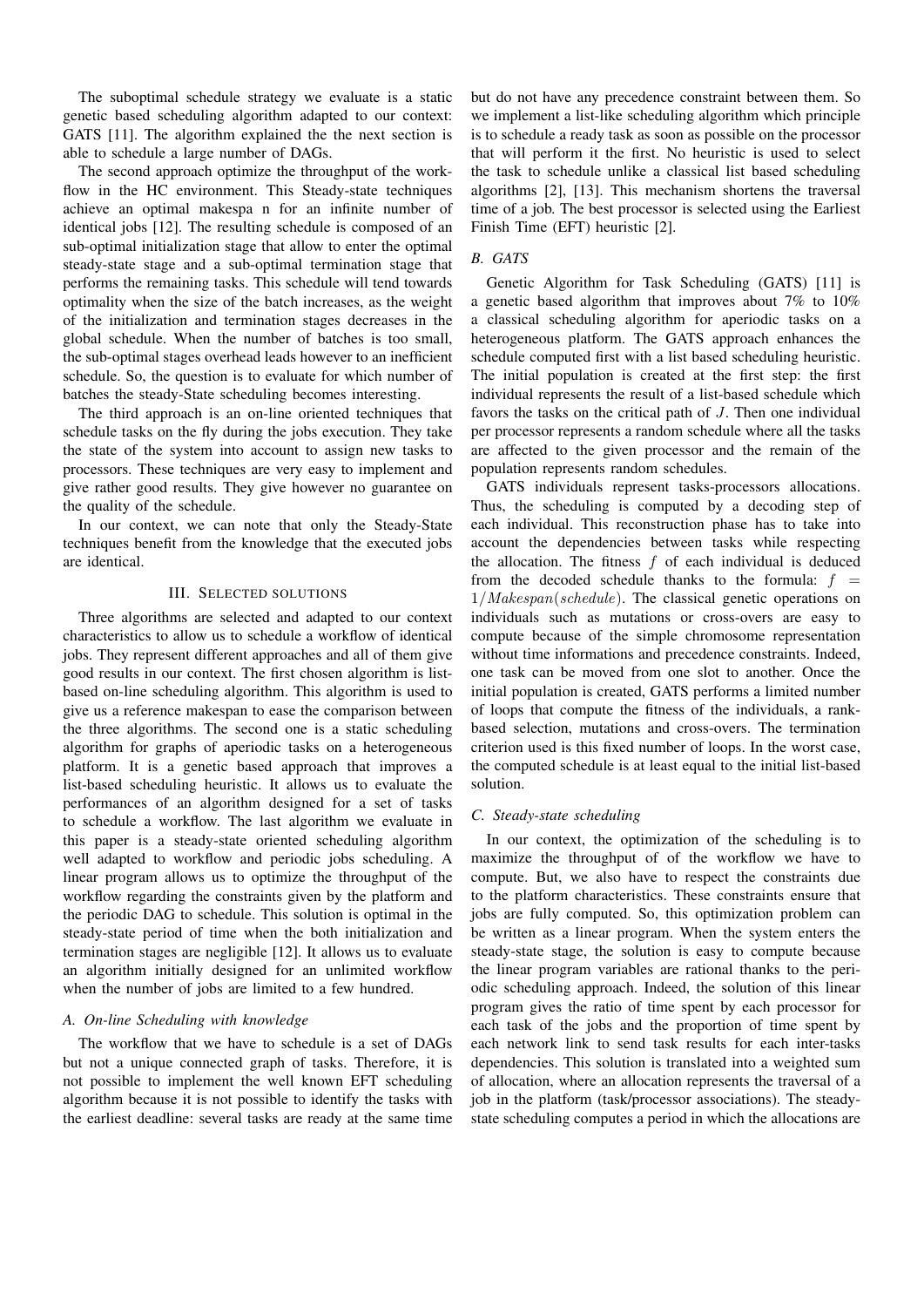interleaved according to their weight. The steady-state stage is the concatenation of the adequate number of these periods to compute the whole size of the workflow.

Before entering the steady state stage, the platform has to be initialized by computing every tasks needed to enter the steady-state. After the last period, a termination stage is also necessary to finish all the DAGs initiated by previous periods. In the original algorithm, the initialization is not optimized. The master computes itself every tasks without parallelism facility. As the initialization, the termination stage is performed by the master in a sequential way. Its role is to terminate every task staying in the platform after the last steady-state period.

## IV. SIMULATION

The targeted applications are very time consuming. For this reason, we make the assumption that the bandwidth of  $PF$  allows us to neglect the communication time for all the computation steps of each instance  $J_i$  of the job  $J$ .

Building a mathematical model of the algorithms is not realistic due to the complexity of the problem. Their implementation on a grid cannot give reproducible results. So we use a grid simulator to evaluate the three algorithms.

The simulator is implemented above SimGrid and its MSG API [14], [15]. The algorithms are implemented with the master/slave paradigm. A master node runs the scheduling algorithms and dispatch the tasks to process to slaves node according to the scheduler decisions.

Slaves node runs two threads, the first one is in charge of receiving requests from others nodes. When the requests is a tasks computation, the task to perform is put on a FIFO queue. Other requests (for example query about queue length, time when the processor will be idle) are answered in place.

The second threads iteratively removes a task from the queue and execute it. The computing power of an host is not shared, tasks are executed with full computational resources one after another without preemption.

Two of the three algorithms are off-line scheduler, for them the simulator is just a tool to validate the computed schedule. Indeed an off-line scheduler has a full knowledge of the platform before the actual execution and it's computed schedule is just played back on the execution platform.

The third algorithm is an on-line scheduler, thus it is closely tied to the simulator. For each of it's scheduling decisions this scheduler has two query each of the processors for tasks queue length and the time when there will be able to finish a given task.

Two evaluate the simulated algorithms performances we introduce the notion of efficiency as the ratio between the optimal makespan over the simulated makespan. As the scheduling problem is NP-Hard and the size of the problem is important, we are not able to evaluate the optimal makespan. However the number of jobs to process  $(N)$  divided by the steady-state throughput  $(\rho)$  is a good optimal lower bound.

 $efficiency = makespan_0/makespan_r$ 

|                       |  |                      | $p_1$   $p_2$         |
|-----------------------|--|----------------------|-----------------------|
| $(A) \rightarrow (B)$ |  |                      | $\beta$   A   10   10 |
|                       |  | $F \mid B \mid 10$ - |                       |

Fig. 3: Simple problem

| $p_2$ $A$ $A$ $A$ $A$ $A$ |  |  |  |  |  |  |  |  |
|---------------------------|--|--|--|--|--|--|--|--|

Fig. 4a: Gant diagram with infinite buffers

 $efficiency = N/(\rho \times makespan_r)$ 

- $makespan_{\alpha}$ : lower bound
	- $-$  makespan<sub>o</sub>:  $N/\rho$ ,

– reference time

•  $makespan<sub>r</sub>: makespan resulting from experience,$ 

### V. ALGORITHMS ADAPTION

*1) On-line:* The on-line algorithm is a simple list scheduler. The task selection is performed by selecting the first task that is ready to be scheduled. The processor selection is based on the earliest finish time heuristic.

When scheduling multiple instances of the same job this approach is problematic. In the example of Fig. ?? the on-line algorithm produces the gant in Fig. 4a for 10 instances. All of the tasks A are scheduled first because at time 0 there are ready. Then at time  $10$  the first task  $B$  is ready but all the slot are reserved for A.

This schedule has a makespan of 150 ( $5 \times A + 10 \times B$  on  $p_1$ ) and during the last 100 time units,  $p_2$  is idle. Our solution is to limits the size of the processors input buffer, for example with a limit of 1 the gant diagram is shown in Fig. 4b. Because of this buffer limit some tasks  $B$  are available concurrently with tasks A, the makespan is lower (110 time units) and processors  $p_2$  is idle only for 20 time units.

*2) GATS:* The original GATS algorithm is not designed to schedule multiple instances of the same job. One simple method to make GATS able to solve this problem is to schedule all the job instances as a single job. This method increases however the time and the physical memory necessary for GATS to compute the schedule. So we use a hybrid method that schedules the tasks in successive intervals of  $x$  jobs and appends the set schedules.

This method introduces a new problem: the concatenation of two successive intervals leaves some processors idle so, we overlap intervals as shown on Fig. 5. The interval  $Interval_i$ 



Fig. 4b: Gant diagram with buffers of size 1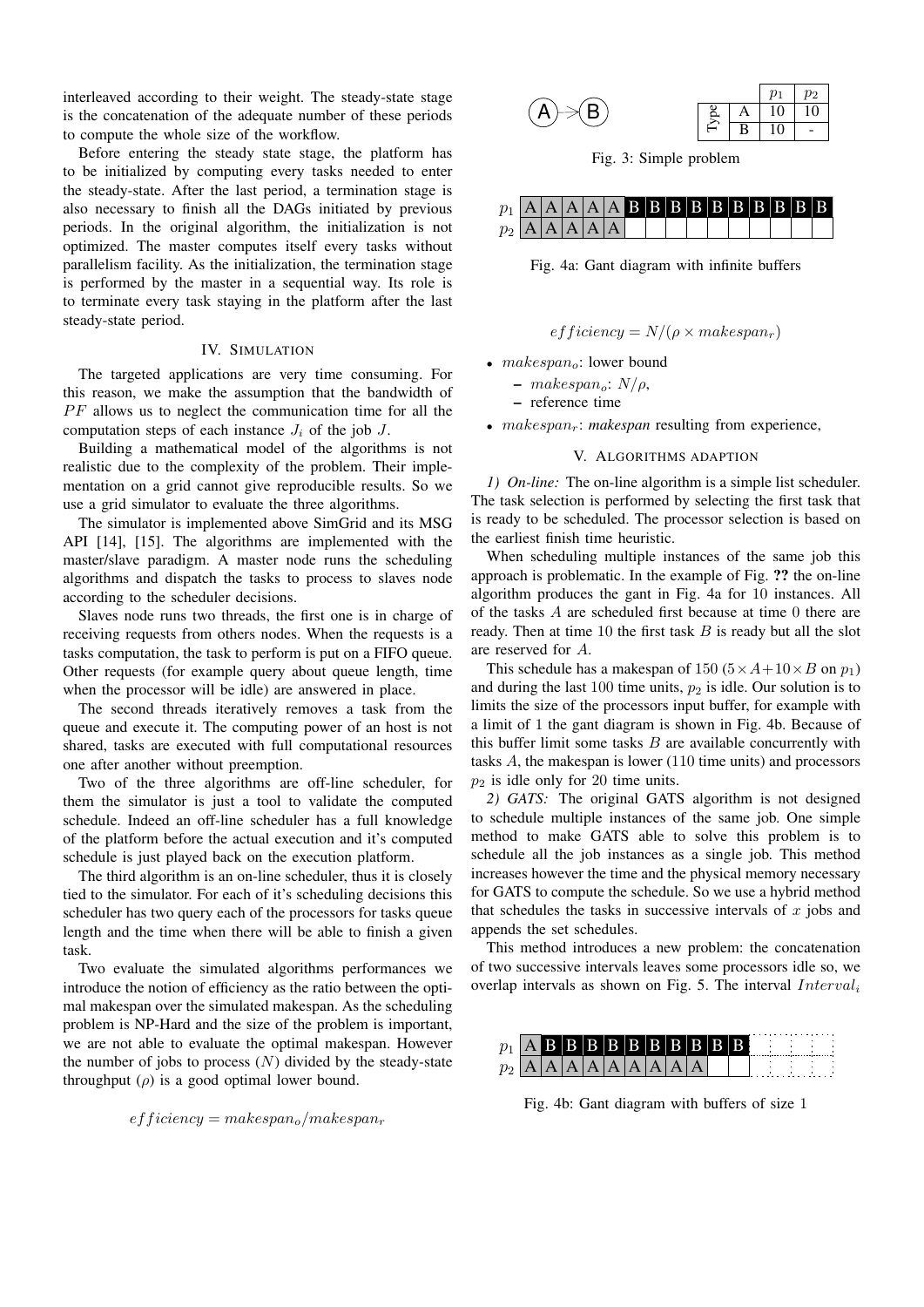

Fig. 5: Overlapping of  $Interval_i$  and  $Interval_{i+1}$ .

ends when the processor  $P_1$  finishes its task (fig.(a)  $I_{i+1}$ ). The processor  $P_0$  is idle between  $I_{i+1}$  and  $I_{i+1}$  (fig. (b)). The interval overlapping re-uses this idle time in the next interval. The interval  $Interval_{i+1}$  starts at  $I_{i+1}'$  instead of  $I_{i+1}$  with the information that  $P_1$  is not available until  $I_{i+1}$ . Figure (c) shows the overlapping of  $Interval_i$  and  $Interval_{i+1}$ .

*3) Steady state:* As explained in III-C, the objective of the steady-state algorithm is to maximize the throughput. A side effect is that the makespan-minimization for finite number of instances is not an objective. The original algorithm execute initialization and termination sequentially, in this study, we parallelize these non-optimal stages with the on-line algorithm.

### VI. ALGORITHMS COMPARISON

In this part we compare the performances and the behavior of the chosen algorithms according to different parameters: platform characteristics, number of workflows to compute, etc. We study this behavior for different complexity and size of workflows.

The workflows are given by Fig. 6, Fig. 8 and Fig. 10. The letter inside the vertices of the workflow graph are the task type (i.e. the service) to be executed at this step of the workflow. The platforms are presented in Table 2. For instance, in this table, for the  $PF_3$  platform, the processor  $p_4$  needs 10 time units to perform a task  $A$  ( $p_4(A) = 10$ ).

### *A. Small jobs*

The first example is a very simple workflow composed of two tasks  $A$  and  $B$  where  $B$  use the result of  $A$ , see Fig. 6. We execute several instances of this job. The idea here is to show, using this very simple job, one of the drawbacks we have identified.



Fig. 6: Small job  $J_1$ 

We execute this workflow on different homogeneous platforms, with equivalent execution time for the same function, or on heterogeneous platforms. The platforms described in Table 2 are the platforms used for Fig. 6 but we did more simulations to identify the possible issues. As a first result, we can note that even on homogeneous platforms the efficiencies of the algorithms may depend on the characteristics and very different results may be obtained as shown on Fig. 7a, Fig. 7b and Fig. 7c.

TABLE II: Simulation platform  $PF_1$  to  $PF_3$ 

| Type |       |       | $P_{1}$ |                | $PF_2$ |       |       | $P_{1}P_{3}$   |                          |       |
|------|-------|-------|---------|----------------|--------|-------|-------|----------------|--------------------------|-------|
|      | $p_1$ | $p_2$ | $p_3$   | p <sub>4</sub> | $p_1$  | $p_2$ | $p_3$ | v <sub>1</sub> | $p_2$                    | $p_3$ |
| А    | 10    | ۰     | 100     | 1000           | 10     | 50    | 40    | 100            | 100                      | 100   |
| B    | ٠     | 10    | 10      | ٠              | 100    | ٠     | ٠     | 20             | $\overline{\phantom{a}}$ | -     |



Fig. 7a: Simulation with platform  $PF_1$  and job  $J_1$ 

On these figures we can observe three different behaviors for the algorithms. First, on Fig. 7a GATS generates nearly optimal results which tends toward an efficiency of 1 around 250 workflows.

On the opposite, the steady-state gives poor efficiencies, two times less than the GATS when the number of jobs is less than 200. Then the efficiency slowly increases. The reason of these poor efficiencies is that this approach try to use as much as possible the whole platform capabilities to optimize the flow: so it uses  $p_4$  for executing A tasks while it cost almost 100 times more than on other machines. To use  $p_4$ , the algorithm generate a very long period of 110 workflows, 220 tasks. Due to its conception, the algorithm first generates all the tasks needed to enter the steady-state period: 110 A tasks in the case of platform  $PF_1$  and workflow  $J_1$ . This means that before entering the steady-state period the algorithm must perform 110 A tasks and, when the number of jobs is less than 110, the schedule does not start a period. Then, we have to execute 110 workflows more to realize a period. This means than under 220 workflows no complete period is realized. For sets of workflows bigger than 220, the steady-state will progressively makes up the difference with the other algorithms and tends toward optimal. So, a first drawback of this algorithm is that, by using all the resources available on the platform, it may generate poor schedules.

Another important remark on the steady-state schedule for the  $PF_1/J_1$  case is that it starts by an initialization phase that generates all the needed tasks to enter the period. For these tasks, the aim is not to find the best schedule of the workflows implied in the initialization phase but rather to reach the period. We can illustrate that with the case of platform  $PF_1$  and job  $J_1$ . Each period computed by the steady-state algorithm will generate 110 tasks. So to enter this period, we need to generate 110 A tasks that have precedence constraints with the 110 B tasks that will be executed in the period. Obviously, looking at the  $PF_1$  platform, it does not lead to a good schedule to first executes all these A tasks. This is the reason why the schedule behaves so badly in this case.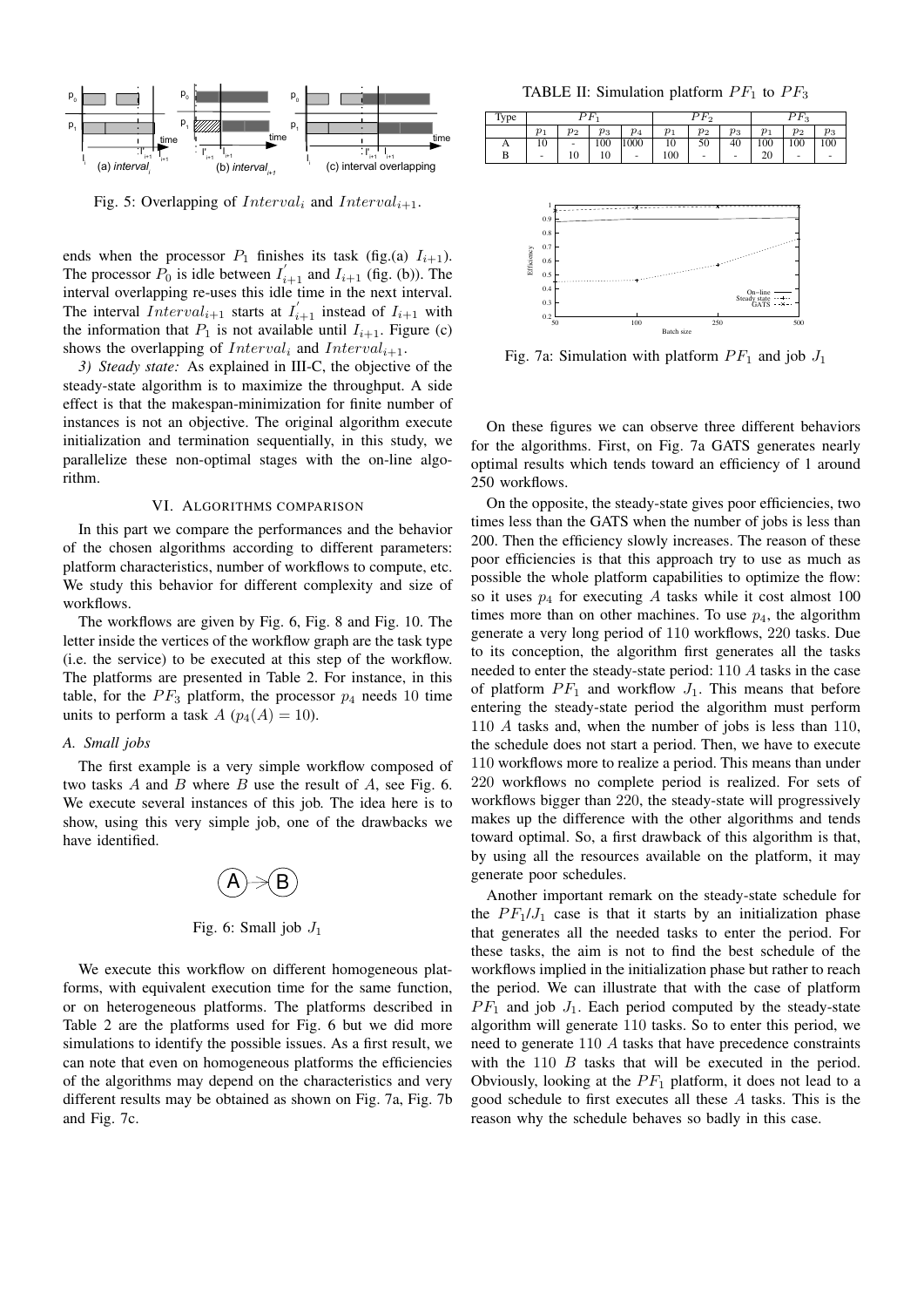

Fig. 7b: Simulation with platform  $PF_2$  and job  $J_1$ 



Fig. 7c: Simulation with platform  $PF_3$  and job  $J_1$ 

For the on-line scheduling, the efficiencies are stable around 0.9 which is rather good, but as good as for the GATS. The explanation is the short view of this algorithm: at each step it just schedules the ready tasks without taking the rest of the workflows that has to be done. So it does not benefit form a global view on the schedule. We can consider that this result is rather good compared to the simplicity of the algorithm.

On Fig. 7b, for platform  $PF_2$  and the same job  $J_1$ , all the algorithms gets near optimal results. We can note that, in this case, the solution was obvious: the scheduling algorithms do not have an other choice than executing B tasks on processor  $p_1$  and these tasks are critical as it it possible to execute A tasks more quickly either on processor  $p_2$  or processor  $p_3$ . In this case, the short view of the on-line algorithm, is not a drawback as there is nothing else to do than executing as fast as possible these  $B$  tasks.

On Fig. 7c, for  $PF_3$  platform and the same  $J_1$  job, we can note that the GATS algorithm decreases its efficiencies when the number of workflows to execute increases. The on-line algorithm is stable almost the same as on Fig. 7a while steadystate algorithm quickly tends toward an optimal efficiency. The reason of these behavior is the choice that has to be done on processor  $p_1$ . To get good efficiencies, the three processors must be used to execute A tasks and sometimes processor  $p_1$ must be used to execute  $B$  tasks. The steady-state algorithm find the optimal flow, with a period of 200 where  $p_1$  start by executing  $5 \, B$  tasks, for 100 and then execute one  $A$ while the other processors execute 2 A tasks each. In this case, GATS cannot find an optimal schedule when the size of the worksflows set is greater than 200. This results is closely linked to the size of the GATS period which is set to 400 tasks in this case, so 200 workflows. For the on-line algorithm, the results are explained as for Fig. 7a: the short view cannot anticipate to optimize.

In general, for small jobs, the scheduling decision is often simple and all the algorithms get good efficiencies, very close to the optimal. When the number of workflows is less that hundred, the GATS often gets the best efficiencies. However, the results are not reliable in the sense that on some particular values it may perform very badly. The standard list algorithm performs rather well but does not always reach the optimality: it may stay around 0.9 even when the number of workflows increase. The steady-state scheduling has to make up its initialization and termination stages.

From the three figures, Fig. 7a, Fig. 7b and Fig. 7c, we can also conclude that the architecture/characteristics of the platform impact on the algorithm behavior as, for the same simple job, the efficiencies may vary according to the following observations:

- the heterogeneity of the platform will extend the period and leads to longer initialization/termination phases and thus to an higher cost. So this algorithm will have no interest until a high number of workflows.
- the complexity of the platform may generate poor results for the GATS algorithm. This is probably linked to its division into intervals.
- the short view of the on-line algorithm may lower its efficiencies in some cases, in particular when the critical task must be executed on one processor and that other, earlier tasks, may be also affected to this processor.

In the following we study the behavior of the algorithms with much complex workflows.

#### *B. Medium jobs*

In this part we study the execution of jobs  $J_2$  and  $J_3$  (see Fig. 8 on the same platform  $PF_4$  (see Table 3). The aim here is, on the one hand, to see if the behaviors differ when the complexity and size of the workflow is higher and, on the other hand, to analyze these behaviors regarding to the heterogeneity of the platform.



Fig. 8: Medium jobs

On the platforms given in Table 3 and compared to the platforms of Table 2 the heterogeneity is lower for both the execution times and the application available one the platforms.

TABLE III: Simulation platforms  $PF_4$ 

| Type        | $\overline{PF}_4$ |                |       |          |  |  |  |  |
|-------------|-------------------|----------------|-------|----------|--|--|--|--|
|             | p <sub>1</sub>    | p <sub>2</sub> | $p_3$ | $_{p_4}$ |  |  |  |  |
|             | 20                |                |       | 20       |  |  |  |  |
| B           | 10                | 10             |       |          |  |  |  |  |
| $\mathbf C$ |                   | 10             | 10    |          |  |  |  |  |
| D           |                   |                |       | 10       |  |  |  |  |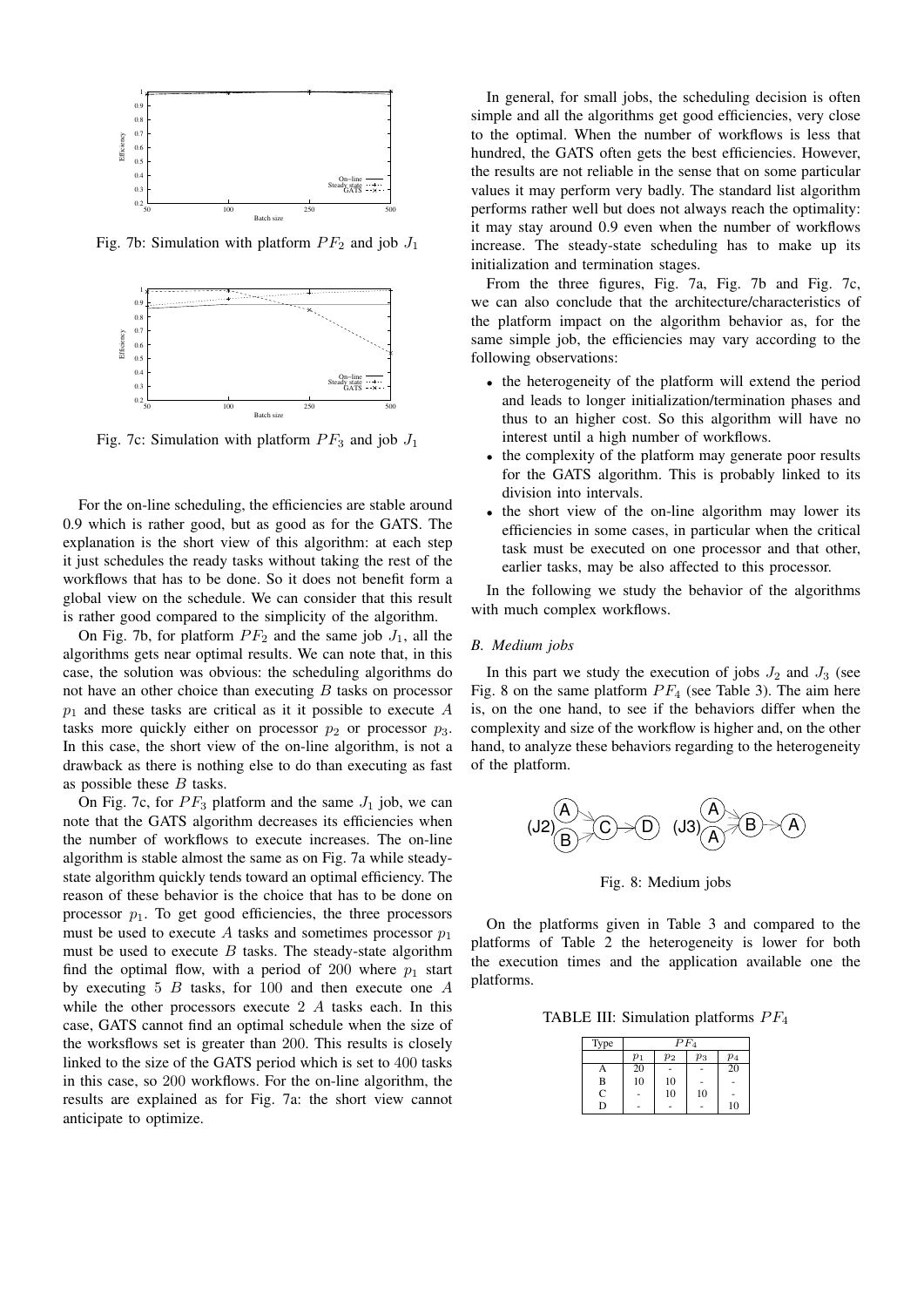

Fig. 9a: Simulation with platform  $PF_4$  and job  $J_2$ 



Fig. 9b: Simulation with platform  $PF_4$  and job  $J_3$ 

The results shown on Fig. 9a can be compared to Fig. 7a, where the steady-state slowly improve its efficiencies, and the results shown on Fig. 9b can be compared to Fig. 7c.

## *C. Big/complex jobs*

This last part presents results with bigger jobs. To evaluate the impact of the dependency on the efficiencies, we use the same set of tasks but with different dependencies. Note that, as explained before, we have no communication cost in the experiments so that the deviations between the algorithms efficiencies is just linked to the dependencies characteristics.



Fig. 10: Complex jobs

We execute these jobs on two different platforms  $PF_5$  and  $PF_6$  given in Table 4. Platform  $PF_5$  is very simple and have homogeneous execution time. We added two more processors on platform  $PF_6$ . These processors have heterogeneous execution times for the different services.

Globally, the results in these cases are good as must of them are no more worst than 10% from the optimal. So the response of the algorithms to the complexity of the workflow is good. There no need to presents the results of the algorithms on platform  $PF_5$  as all the algorithms find nearly

TABLE IV: Simulation platforms  $PF_5$  and  $PF_6$ 





Fig. 11a: Simulation with platform  $PF_6$  and job  $J_4$ 

optimal solutions for these workflows, whatever the number of workflows is. The difference between the algorithms results are limited to the initialization phase and are lower than 2% from the optimal.

For platform  $PF_7$ , just adding two more processors gives very different results as shown on Fig. 11a and Fig. 11b. On Fig. 11b, all the algorithms performs well while on Fig. 11a, on-line and steady-state are 10% away from optimal, even for 500 jobs, and GATS decreases with the number of jobs.

The on-line algorithm and the steady-state algorithm performs equivalently due to the size of the steady-state period. The size of the period 100 and it terminates 37 jobs during this period. This means that the initialization phase have to execute a little bit less than  $37 \times 8$  partial jobs before reaching the steady-state period. As a consequence, most of the 500 jobs are executed outside the period and the results are no so good.

For "chain like" jobs as  $J_4$  and  $J_6$ , GATS performs well until 250 jobs but its efficiency collapses for bigger sets of jobs, while for  $J_7$  jobs the results are close to the optimal (see Fig. 11b). For  $J_5$ , the efficiencies start to be unstable from 250 jobs. This probably depends on the interval size used. The explanation is in the length of the longest path in the workflow graph: the longest the path is the worst GATS behaves. When we have long path in the workflow's graph then the time spent by one workflow instance in the system increases. So the cost,



Fig. 11b: Simulation with platform  $PF_6$  and job  $J_7$